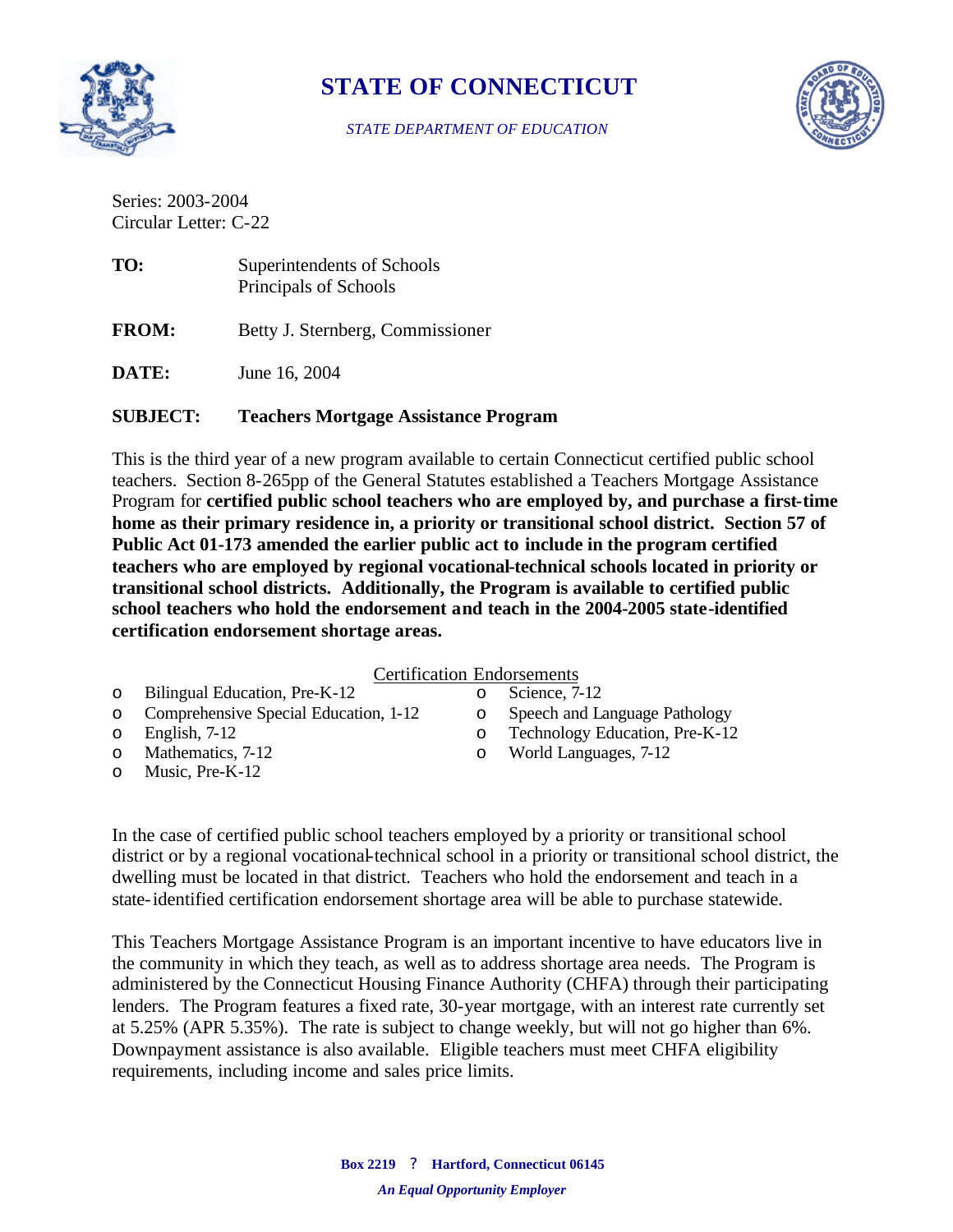Teachers Mortgage Assistance Program June 16, 2004 Page 2

All eligible teachers seeking a mortgage through this Program will be required to have a Statement of Eligibility signed by the Superintendent of Schools. Attached is the Statement of Eligibility that you may copy and distribute to eligible teachers. This signed Statement will be required by the mortgage lender for proof of eligibility.

Additional information is available on the Department's web page, www.state.ct.us/sde under *"What's New.*"

Any questions or concerns regarding the Teachers Mortgage Assistance Program may be directed to the Single Family Underwriting Unit at CHFA, at (860) 571-3502. As of July 1, 2004, you will be able to download new brochures directly from the CHFA website at: http://www.chfa.org/FirstHome/Teachers%20Brochure.pdf. Questions concerning stateidentified shortage areas may be directed to Fran Rabinowitz at (860) 713-6700 or Sarah Ellsworth at (860) 713-6872.

I am hopeful that this initiative is only the first of many that will help attract and retain quality teachers in Connecticut.

Thank you.

BJS/se

Attachments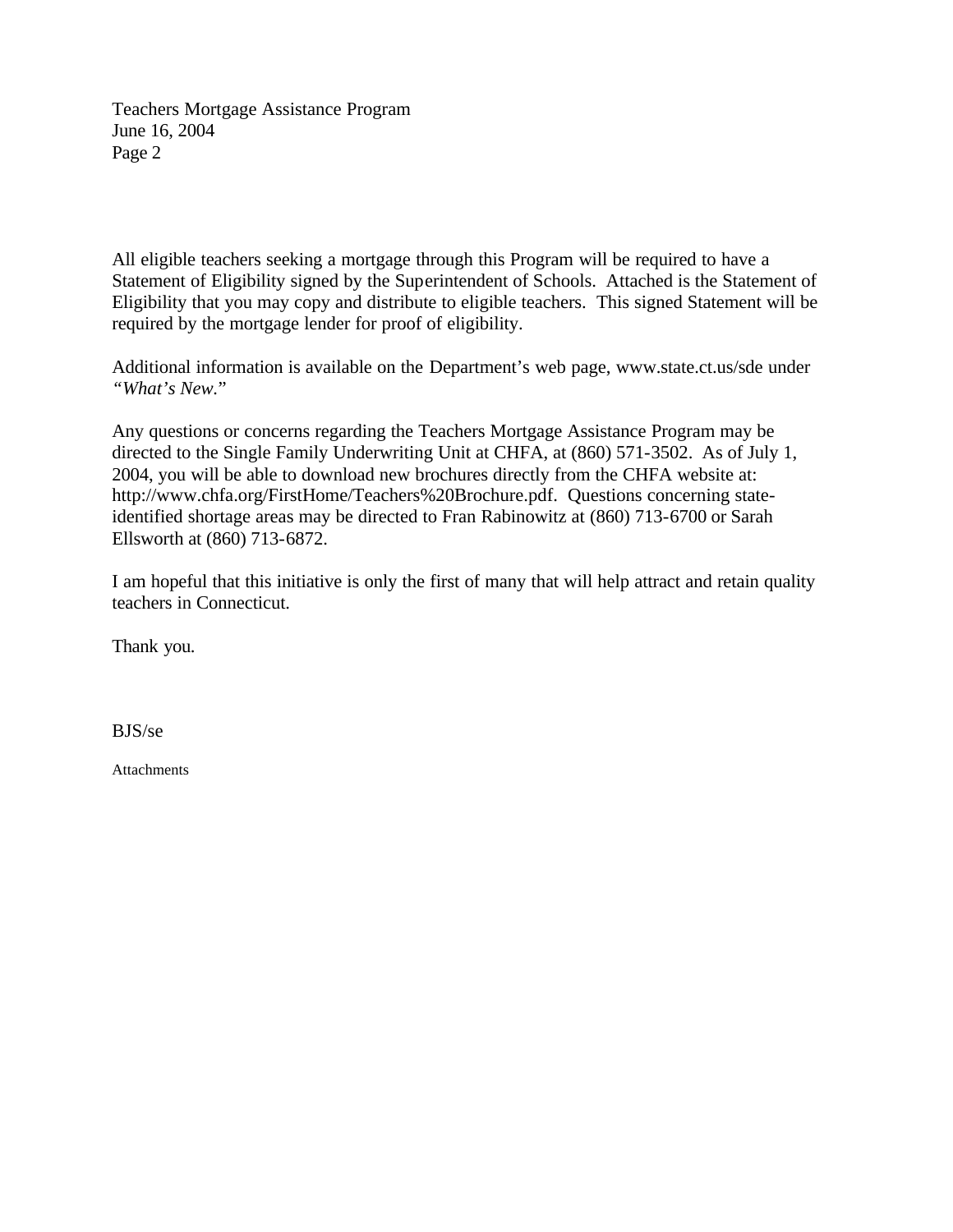## **Statement of Eligibility**

## **for Participation in the CHFA Teachers Mortgage Assistance Program**

I hereby certify that: \_\_\_\_\_\_\_\_\_\_\_\_\_\_\_\_\_\_\_\_\_\_\_\_\_\_\_\_\_\_\_\_\_\_\_\_\_\_\_\_\_\_\_\_\_\_\_\_\_\_\_\_\_\_\_\_\_\_\_

(Name of Applicant)

Check only **one** box:

o Holds a valid Connecticut certificate, is employed as a teacher in his/her respective endorsement area(s) and is employed as a teacher in a priority school district or transitional school district as designated by the Connecticut School Improvement Initiative.

## **OR**

o Holds a valid Connecticut certificate and is employed as a teacher in his/her respective endorsement area(s) in one of the following 2003-2004 identified certification endorsement shortage areas:

(Check One) \_\_\_\_ Bilingual Education, Pre-K-12 \_\_\_\_ Comprehensive Special Education, 1-12  $\qquad \qquad$  English, 7-12 **Mathematics**, 7-12 \_\_\_\_\_\_ Music, Pre-K-12 \_\_\_\_ Science, 7-12 Speech and Language Pathology Technology Education, Pre-K-12 \_\_\_\_ World Languages, 7-12

Signed: \_\_\_\_\_\_\_\_\_\_\_\_\_\_\_\_\_\_\_\_\_\_\_\_\_\_\_\_\_\_\_\_\_\_\_\_\_\_\_\_\_\_\_\_\_\_\_\_\_\_\_\_\_\_\_\_\_\_\_\_\_\_\_\_\_\_\_\_\_\_

(**Original** Signature of: Superintendent of Schools, Charter School Directors, Principals of Endowed & Incorporated Academies, Executive Directors of Regional Educational Service Centers, Directors of State Approved Non-Public Special Education Facilities)

Typed Name  $\&$  Title of Signator:

School District:

Telephone:  $\Box$